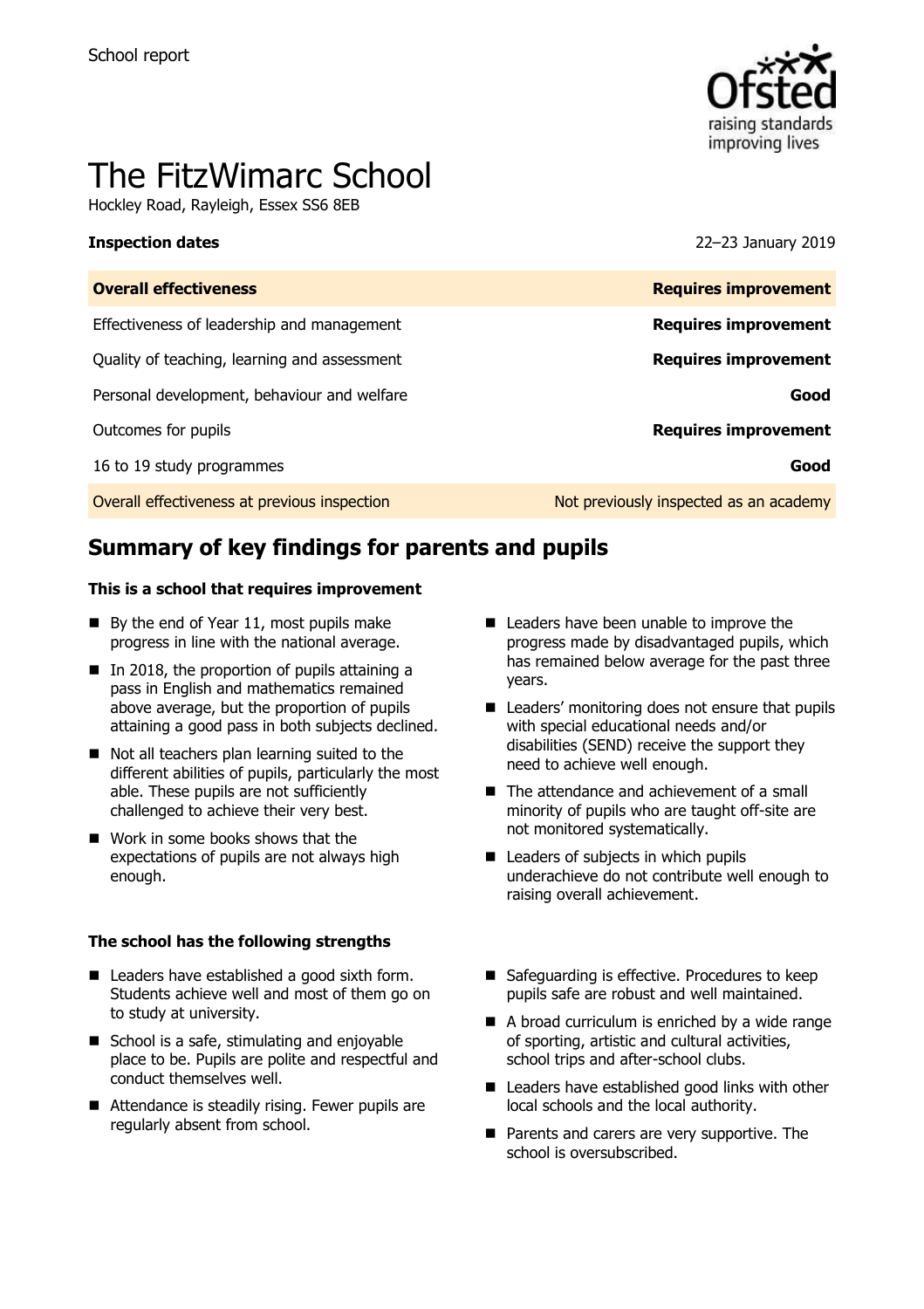

# **Full report**

# **What does the school need to do to improve further?**

- Gain greater consistency in the quality of teaching, learning and assessment by:
	- ensuring that teachers make full use of the assessment information they have to plan learning that is suited to the different abilities of pupils, including the most able, disadvantaged pupils and those with SEND
	- raising teachers' expectations of pupils and the quality of the work they produce.
- Raise overall achievement by:
	- systematically monitoring the progress made by pupils to ensure that based on their above-average starting points – they make good progress
	- ensuring that leaders of subjects in which pupils underachieve contribute fully to securing further improvements to pupils' learning and progress
	- using the pupil premium far more effectively to improve the outcomes achieved by disadvantaged pupils
	- coordinating better provision and support for pupils with SEND
	- monitoring much more closely the attendance and progress of pupils educated offsite in alternative provision.

An external review of the school's use of the pupil premium funding should be undertaken in order to assess how this aspect of leadership and management may be improved.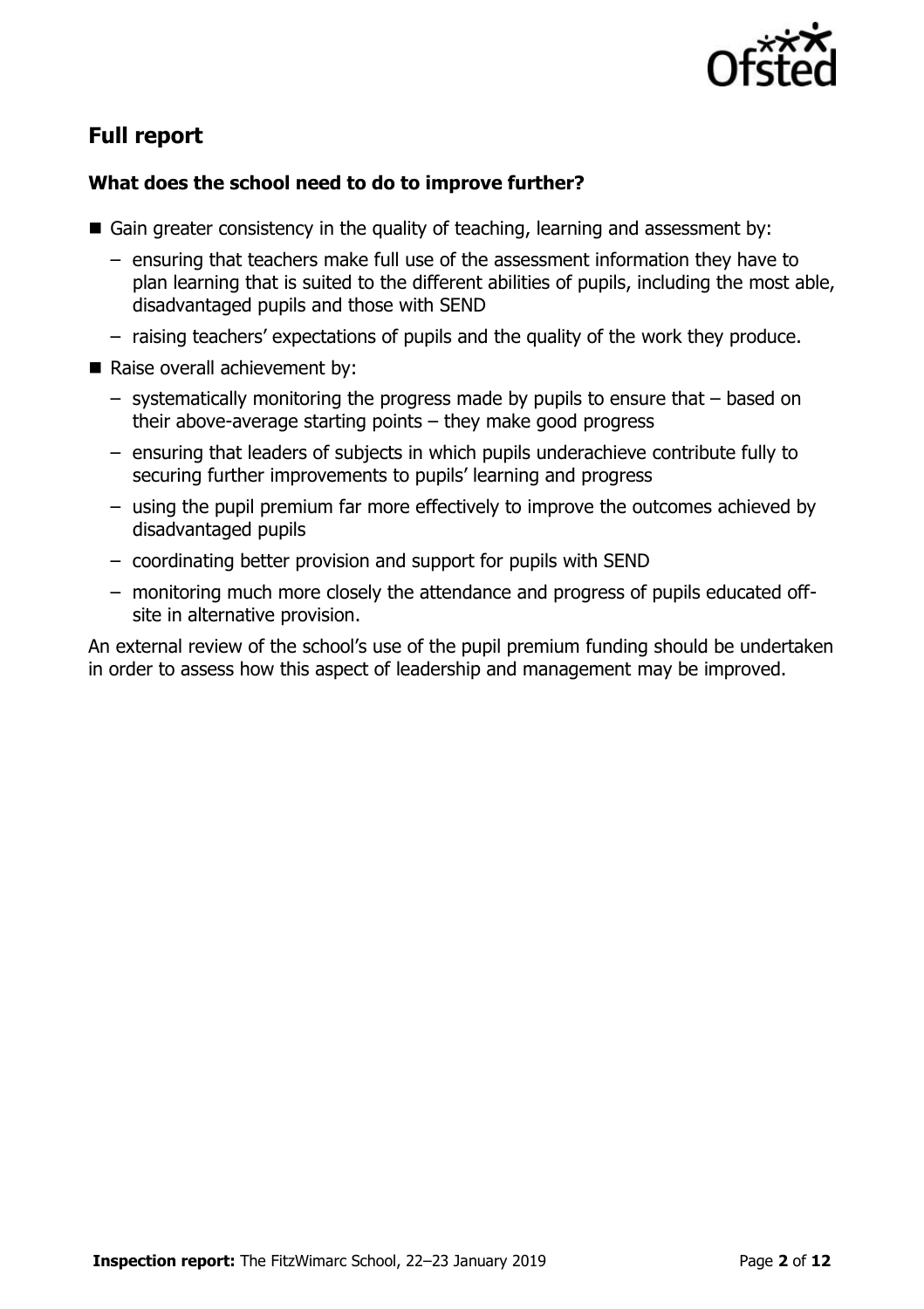

# **Inspection judgements**

# **Effectiveness of leadership and management Requires improvement**

- Leaders evaluate the school as outstanding. Information about the school's overall performance in recent years and the findings of this inspection do not support this view. There are inconsistencies in teaching and the leadership of some subjects that lead to pupils not making the progress they are capable of, based on their starting points. Leaders' improvement plans do – in fact – show that they are aware of most of the school's strengths and weaknesses.
- The actions of leaders to improve outcomes have ensured that pupils' above-average attainment has been maintained. They have had less success in securing improvements to pupils' progress. Leaders acknowledge that the most able pupils are not sufficiently challenged to build on their above-average starting points and go on to achieve higher grades in GCSE examinations.
- Leaders do not use fully the information gained from assessments and their monitoring to identify and articulate clearly the reasons why not all pupils make the progress expected of them. Links between the quality of teaching, subject leadership and the impact this has on pupils' progress in some departments are not clearly made.
- Good links with other schools and the local authority have provided leaders with a clear overview of what the school does well and what it needs to improve. Some action has been taken to address these issues. For example, overall attendance rates have improved. However, not enough has been done to tackle inconsistencies in provision and leadership.
- Leaders have made little impact on improving outcomes for disadvantaged pupils. Spending plans and annual reviews do not express clearly what the barriers to learning are for these pupils or the full impact the school has had on enabling them to overcome these barriers. Leaders' recent actions to raise attendance and reduce the high rates of persistent absence of disadvantaged pupils are working. They acknowledge that more needs to be done in classrooms to enable these pupils to make better progress.
- The headteacher promotes a strong school ethos in which pupils are respectful towards staff, behave well and care for one another. He has overseen the development of a successful sixth form that staff, students and the local community are proud of.
- Recent changes in senior leadership have enabled the headteacher to develop new leaders and increase the school's capacity to improve further. Observations carried out jointly with senior leaders confirmed that they know what to look for. They shared accurately with inspectors what staff do well and what they could do to improve their teaching.
- The school provides pupils with a broad choice of GCSE subjects and a small range of vocational courses. Recent changes to the curriculum have increased the time allocated to GCSE study. The number of pupils entered for the English Baccalaureate (EBacc) has been low until recently. This year, the majority of pupils are now studying subjects included in the EBacc qualification.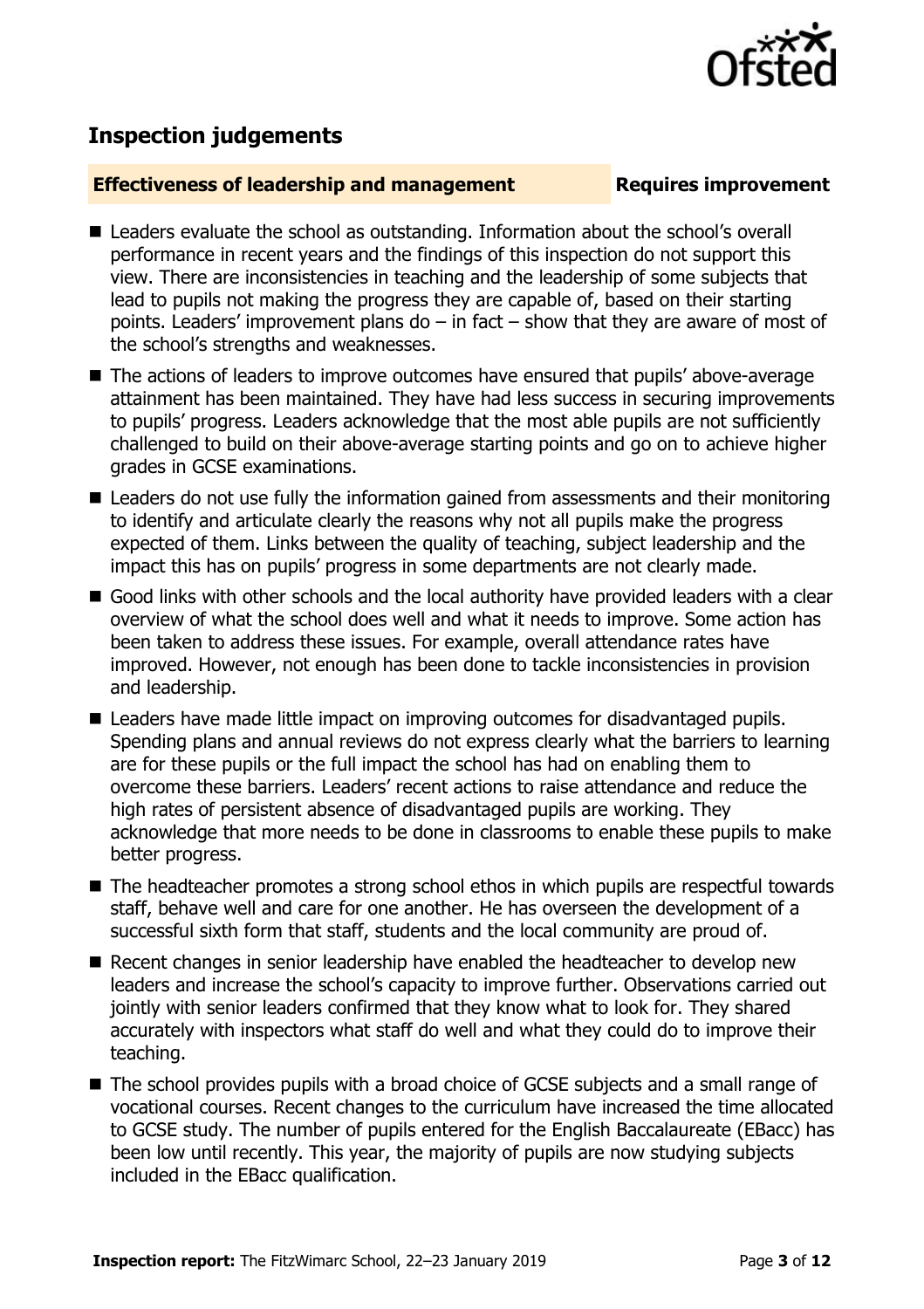

■ Most of the parents who responded to Ofsted's online survey, Parent View, feel that the school is well led and would recommend the school to another parent.

# **Governance of the school**

- The governing body includes a wide range of knowledge and experience, chaired by a national leader of governance.
- Governors feel that they are well informed by senior leaders. Their analysis has identified that 'teaching to the middle' limits the overall progress of pupils. They have challenged leaders to improve the quality of teaching. They feel that this is happening – slowly but surely – but more time is needed to establish this fully.
- Governors have monitored the use and impact of the pupil premium but spending plans in recent years have made little difference to improving the outcomes achieved by disadvantaged pupils.
- Governors do not monitor routinely how additional funding is used to enable pupils in Year 7 with low levels of literacy and numeracy to catch up.
- Governors have enlisted the support of the local authority to review the quality of provision for pupils with SEND and inform plans to determine how funding is used to improve the outcomes achieved by these pupils.
- Governors share the headteacher's vision for the school. They have worked strategically to enhance facilities and establish post-16 provision.
- Overall, finances are managed effectively.

# **Safeguarding**

- $\blacksquare$  The arrangements for safeguarding are effective.
- The single central record is complete and well maintained. Records show that all necessary checks are made when recruiting new staff to work with children.
- $\blacksquare$  The designated leader ably supported by a team of well-trained staff oversees safeguarding well. Procedures to raise concerns are firmly established. Safeguarding matters and the actions taken to resolve them  $-$  and the monitoring of pupils' safety  $$ are recorded systematically.
- Links with local support agencies are well established. Communication with the local authority's safeguarding team, social services and the police enables staff to maintain detailed records of the actions taken jointly to protect pupils from harm.
- Safeguarding training for staff including the 'Prevent' duty is up to date.

# **Quality of teaching, learning and assessment Requires improvement**

- Teaching is inconsistent. Strengths seen in some subjects are not replicated in others. This limits the progress made by pupils, particularly the most able.
- Regular assessments and testing provide teachers with information about how well each pupil is doing. However, not all teachers use this information to plan learning that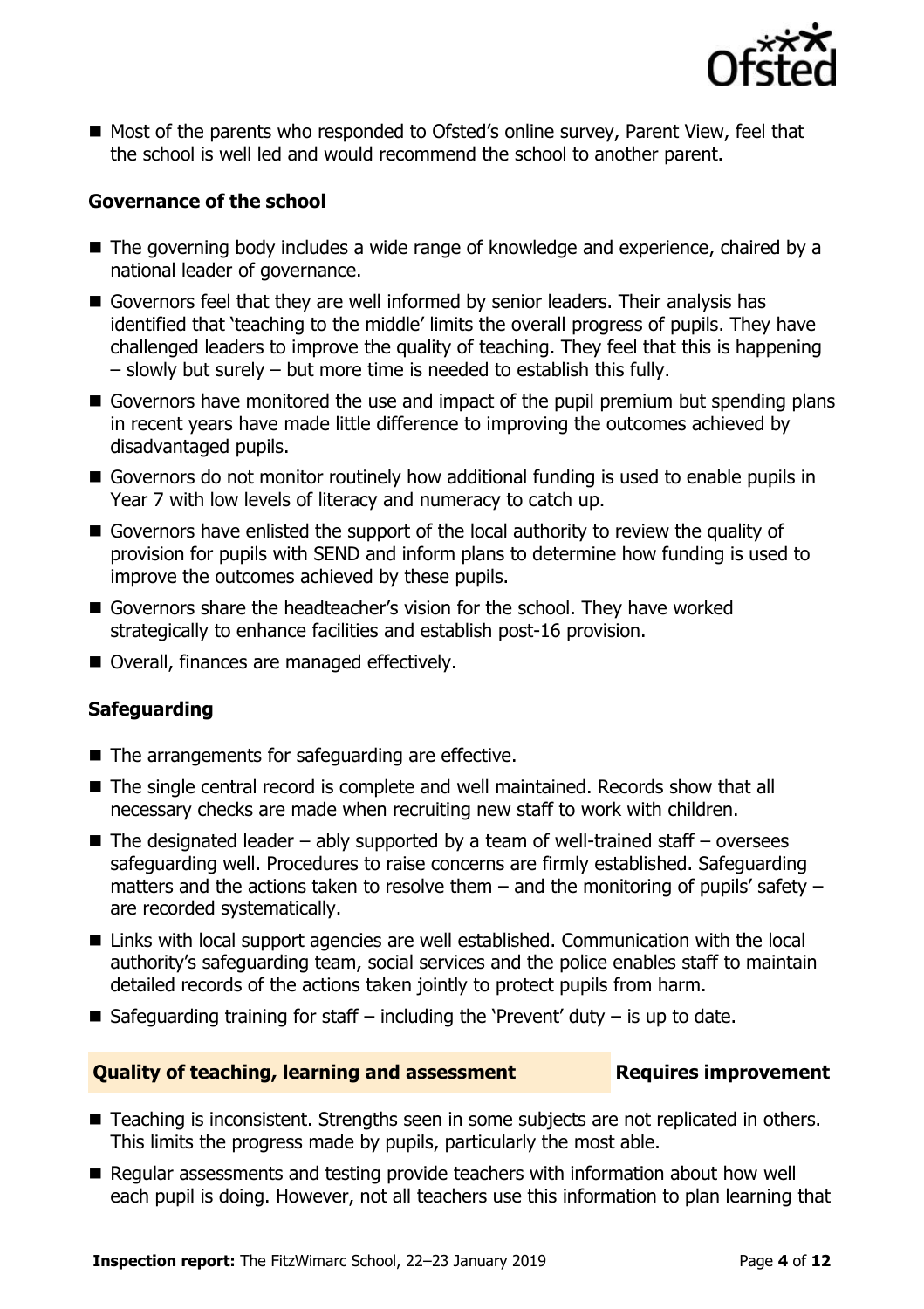

is suited to pupils' different abilities. At times, all pupils – including the most able and those with SEND – are given the same work to do. In some lessons, the most able are left unchallenged as they can cope easily with the work, but the less able struggle to complete tasks.

- $\blacksquare$  Pupils behave themselves in lessons, even in the small minority of lessons where teaching fails to capture and maintain their interest. However, they become compliant and do not engage fully in learning. At times, questioning does not always probe pupils' understanding fully or encourage them to think hard about their learning and engage in discussion.
- The low expectations of some staff are clearly evident in pupils' books. In these lessons, pupils' work is often poorly presented. These teachers do not check that pupils take pride in their work. For example, they do not ensure that additional worksheets completed in lessons are stuck in to their books. The amount of work completed by pupils varies widely. Observations by inspectors revealed that disadvantaged pupils and those with SEND often produce much less work than others. This is left unchallenged by teachers.
- Routine monitoring by senior leaders and further training for staff are beginning to iron out some of these inconsistencies. Teachers' subject knowledge is secure and their management of behaviour is consistent and based on strong relationships with pupils. Most teachers are confident in leading practical learning and in using interactive whiteboards to model what they want pupils to do. Information shared with inspectors by school leaders confirms that this is leading to recent improvements in pupils' progress.
- Basic skills in reading are taught well in key stage 3. Most pupils are confident readers. The least able readers show a firm grasp of phonics to help them decode difficult words. In mathematics, pupils demonstrate strong numeracy skills. In the small number of mathematics lessons visited by inspectors, they found that pupils' calculation skills were secure and regularly tested but noted few examples of reasoning and problem-solving in their books.
- Where teaching is most effective, teachers use their detailed subject knowledge and understanding of curriculum and examination requirements to plan learning that challenges pupils of different abilities. They encourage pupils to work by themselves for extended periods of time, without the support of teachers. Books show that they correct pupils' misconceptions regularly and provide them with good feedback about how to improve their work in line with the school's agreed procedures.
- Newly qualified teachers generally feel well supported. They value the support provided by their mentors and the training opportunities provided for them.

### **Personal development, behaviour and welfare Good**

### **Personal development and welfare**

- The school's work to promote pupils' personal development and welfare is good.
- **Pupils are polite and respectful, and wear their uniforms and kit for physical education** lessons with pride.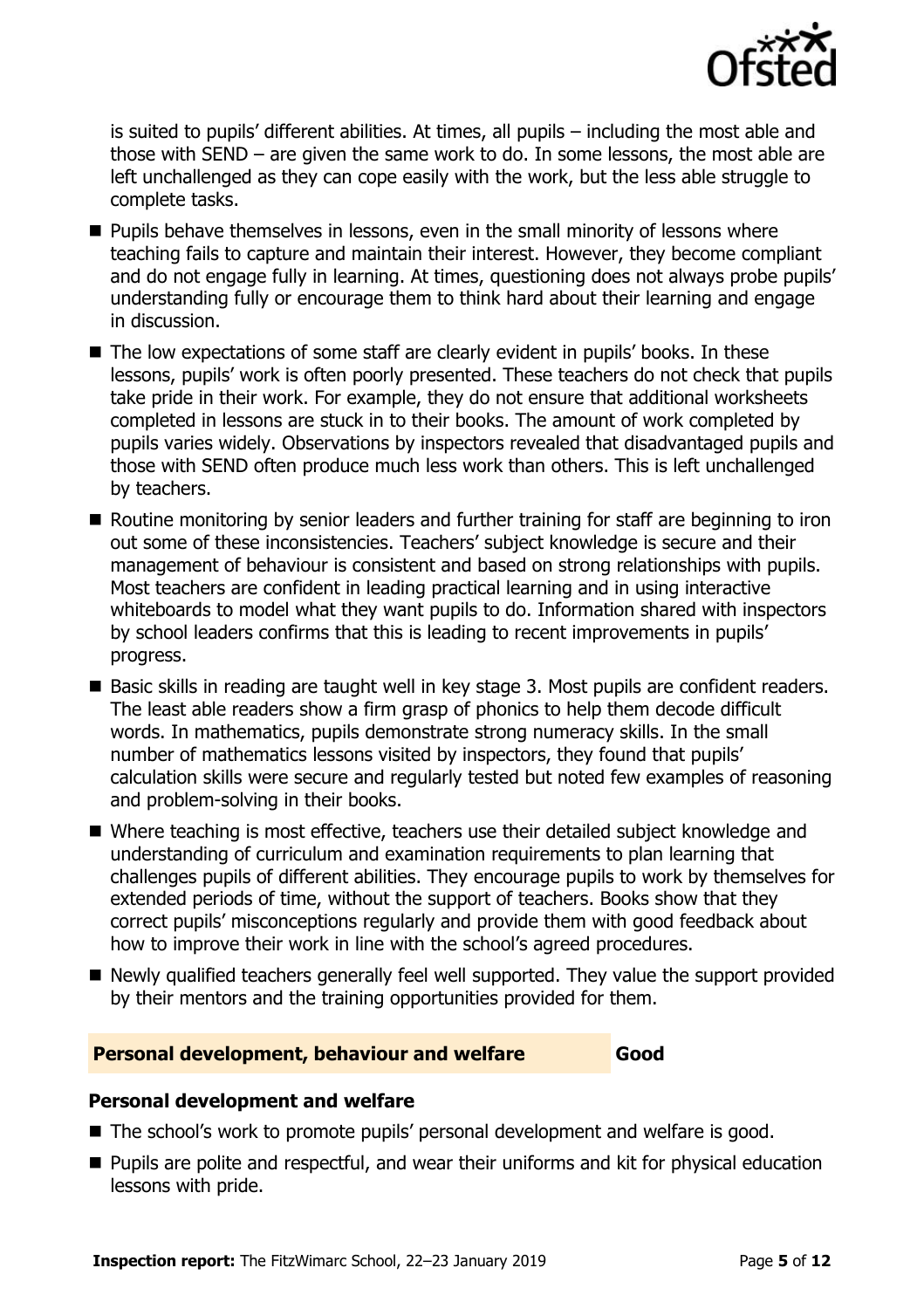

- **Prefects are great ambassadors for the school. They make a significant contribution to** maintaining the orderly conduct of pupils at breaks and lunchtimes.
- Regular assemblies, skills-for-life studies in tutorials and a wide range of extracurricular activities enrich pupils' lives and makes a good contribution to their spiritual, moral, social and cultural development. Participation in sport, the performing and visual arts and the Duke of Edinburgh's Award is high.
- **Pupils told inspectors that they feel safe in school. They are taught about staying safe** when using social media and about the risks attached to extremism and radicalisation.
- Careers guidance and advice are well established throughout both key stages. Pupils of all ages learn about the opportunities available to them, about the qualifications and personal requirements needed for future careers and about further learning at college or university. All pupils have a work experience placement in Year 11.
- Attendance has improved from below average last year to above average this year. Leaders can point to significant recent gains in raising attendance and reducing absence rates.

# **Behaviour**

- The behaviour of pupils is good.
- $\blacksquare$  Throughout the inspection, pupils behaved well in lessons. Outside at breaktimes and lunchtimes – behaviour was also good. Most pupils play games amicably together, gather in friendship groups and conduct themselves well in the dining hall.
- **Pupils say that 'Discipline is strict, but it works.' They know the sanctions applied if they** misbehave and respond positively to the rewards, such as house points and school trips.
- **Pupils feel safe and free from all forms of bullying. Inspectors investigated this** thoroughly. Pupils say that, when it does occur – mainly name-calling or pushing and shoving – they can go to any member of staff who will help them sort things out. They also said that homophobic language is seen as unacceptable by pupils.
- Leaders' records show that far fewer pupils are excluded from school compared to last year. The number of pupils removed from lessons and referred to the internal isolation room has also fallen this year.

# **Outcomes for pupils Requires improvement**

- $\blacksquare$  Over the last three years, the progress made by pupils by the end of key stage 4 has remained in line with national averages.
- Leaders have identified that the most able pupils are not fully challenged to attain the higher grades in GCSE examinations. They recognise that teaching needs to be better planned so that this substantial and significant group of pupils are consistently challenged to achieve their very best. However, improvement plans do not identify what further actions are needed to ensure that all subject leaders contribute fully to raising achievement.
- $\blacksquare$  Pupils including the most able usually attain better in mathematics than they do in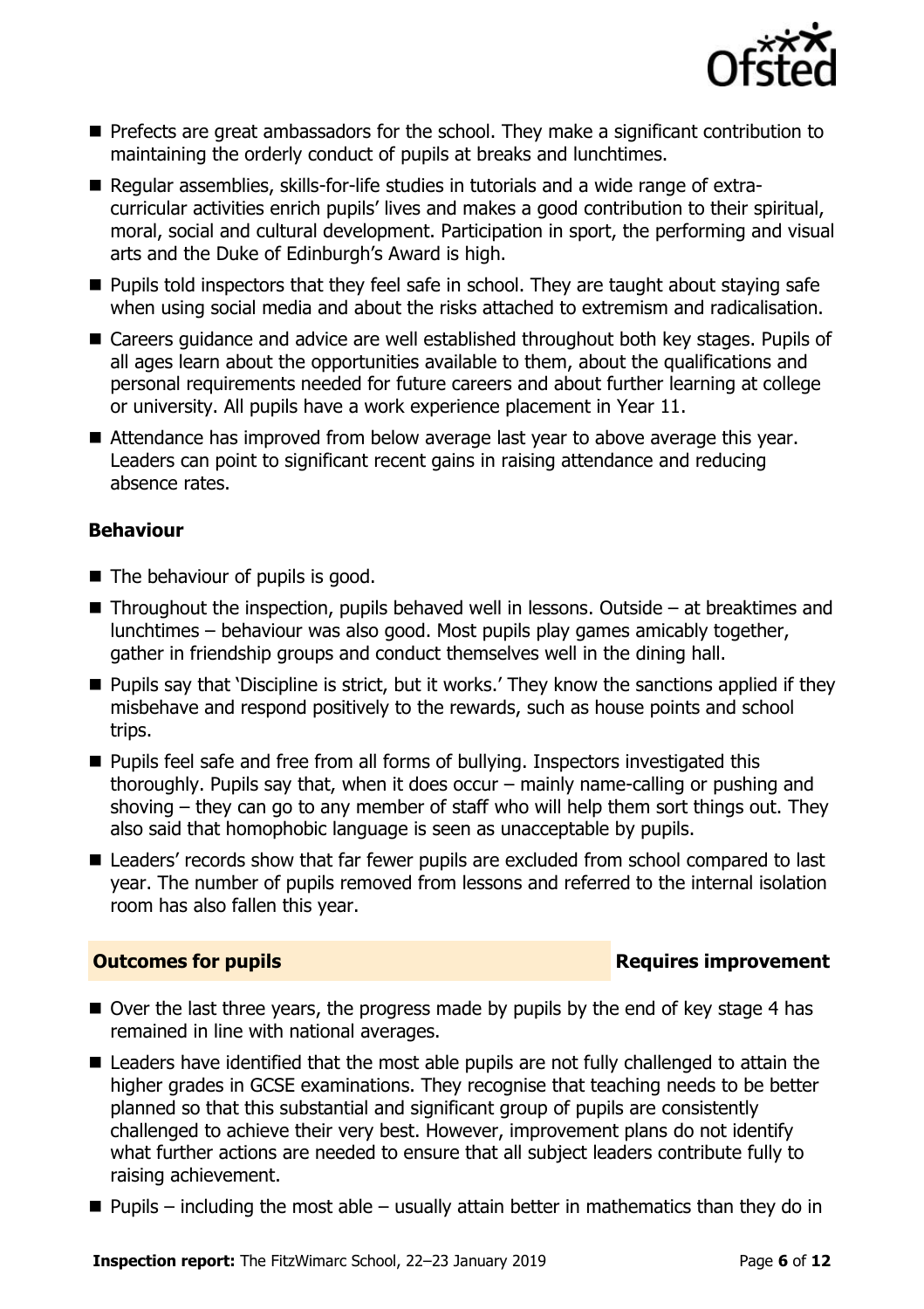

English. However, results in mathematics fell slightly in 2018. A higher-than-average proportion of Year 11 pupils attained a pass grade in English and in mathematics, but the proportion of most-able pupils attaining a good pass in both subjects declined.

- Information shared by leaders indicates that, currently, pupils are making improved progress. This information is based on tests carried out last term and the latest assessments by teachers. This positive picture of improved progress is not supported by inspectors' observations of pupils' learning in lessons or by scrutinising the work in their books. Inconsistencies in teachers' planning continue to lead to a lack of challenge for the most able pupils in a range of subjects. Key groups of pupils – particularly disadvantaged pupils and those with SEND – do not receive the support they need to enable them to progress well enough.
- Disadvantaged pupils have underachieved consistently in recent years. The pupil premium has not been used effectively to enable these pupils to achieve well. Until recently, the attendance of disadvantaged pupils has been too low, and this has contributed to their underachievement. Observations by inspectors confirmed that, currently, not enough is done in lessons to support these pupils with their personal organisation or in ensuring that they complete all of their work and engage fully in learning.
- **Pupils with SEND do not make enough progress. Not all teaching is suitably planned to** provide tasks that enable them to understand what they need to do and to remain engaged in learning. Teaching assistants are not always deployed effectively to enhance pupils' learning and progress. New policy and procedures to improve the outcomes achieved by pupils with SEND have not been implemented at this stage.
- The outcomes achieved by a very small number of pupils educated off-site in a range of alternative providers are unclear. Records of their achievements were not provided by senior leaders.
- Records maintained within school show that the vast majority of Year 11 pupils secure placements in further education, training or the workplace. A significant proportion of them progress into the school's sixth form.

### **16 to 19 study programmes Good**

- The new sixth form opened in 2016. In a short space of time, clear coherent leadership and the ambition to provide the community with its own post-16 provision have ensured its success. The sixth form is popular. Applications from Year 11 pupils within school and from schools in the surrounding area have steadily increased.
- In this its first year of examinations overall results achieved by students were good. Value-added measures show that students made good progress and attained well. The majority of Year 13 students went on to the university of their choice.
- Current assessment information shows that students' progress is broadly in line with that achieved in the same period last year. Most students in Year 13 are on track to achieve the ambitious targets set for them. The progress of students in Year 12 is not as strong, but leaders feel that this can be improved this year. Leaders' monitoring shows no significant difference in the current progress of disadvantaged students in the sixth form compared to others.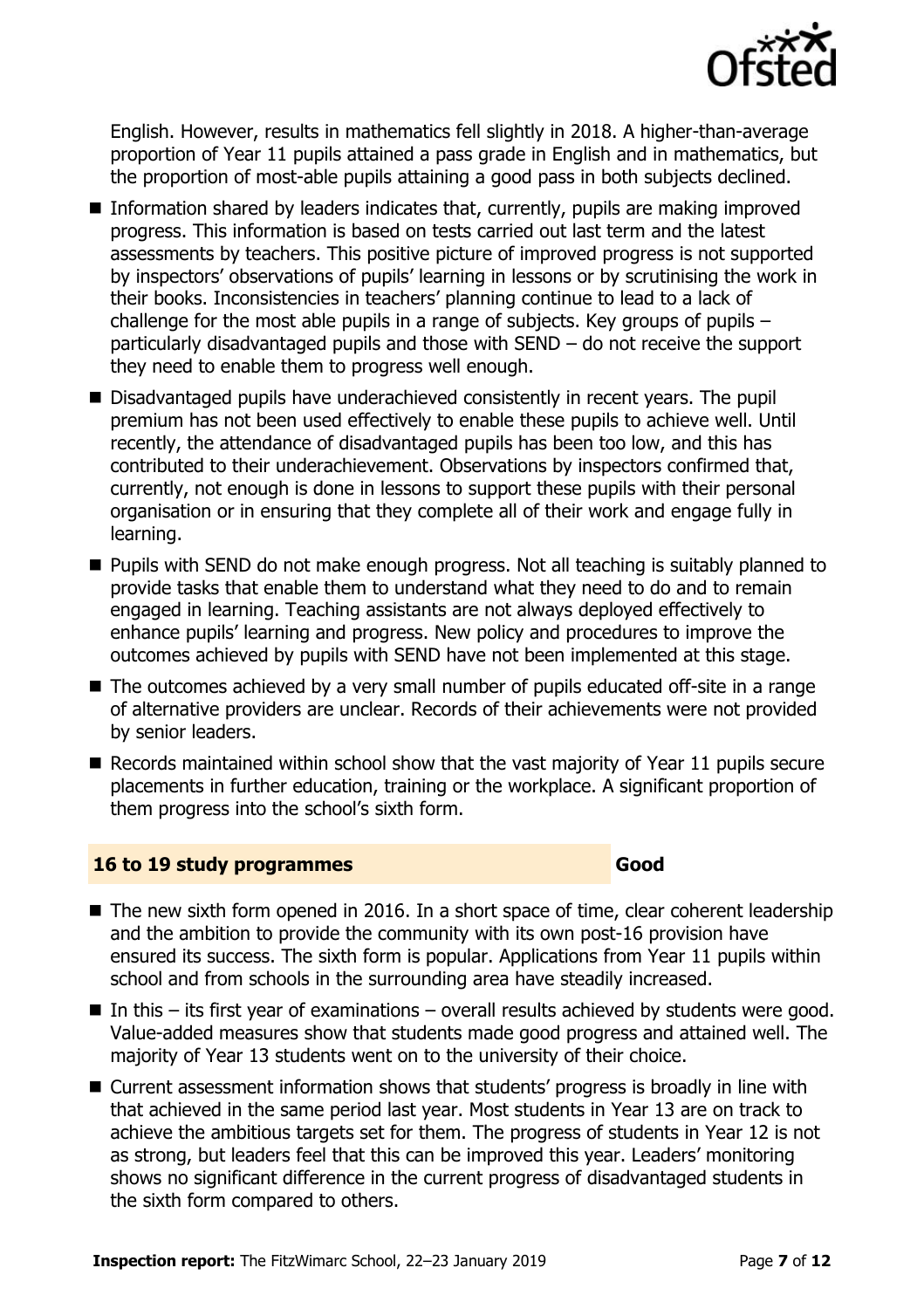

- Teaching is good. Inspectors observed some of the most effective teaching in the school in the sixth form. Teachers plan suitable learning for small groups of motivated learners. Relationships are good, enabling teachers to challenge and question students in depth and engage them in leading their own and others' learning. Regular assessments ensure that students' progress is monitored closely. Those at risk of underachieving are given extra support and are expected to complete regular personal study in the silent study room to help them to catch up.
- $\blacksquare$  Students told inspectors that they are glad they made the right choice in selecting FitzWimarc for their studies. They say that there is a real sense of community and that it is easy to settle in because they know staff and the surroundings, and all of the staff are keen for them to do well.
- The curriculum provides a broad choice of subjects. Entry requirements are sufficiently high to ensure that students pursue appropriate individual study programmes. They begin Year 12 studying up to four A levels or a combination of A level and vocational awards. Students without pass grades in GCSE English or mathematics follow relevant courses to ensure that they gain essential skills in literacy and numeracy.
- Students' personal development, behaviour and welfare are good. Their enjoyment of learning is shown in their regular attendance. Good behaviour and positive attitudes are evident in lessons and in the sixth-form area. Good facilities are provided to enable students to study independently and under the supervision of staff. Students volunteer to listen to younger readers in key stage 3 read aloud, and work with primary-aged pupils in local schools.
- Suitable safeguarding arrangements are fully in place. Students feel safe in school. A pastoral programme includes regular lessons to raise awareness about sexual health and the risks attached to driving, substance misuse and knife crime. Careers guidance includes advice when applying for university and involves guest speakers and a work experience placement in Year 12.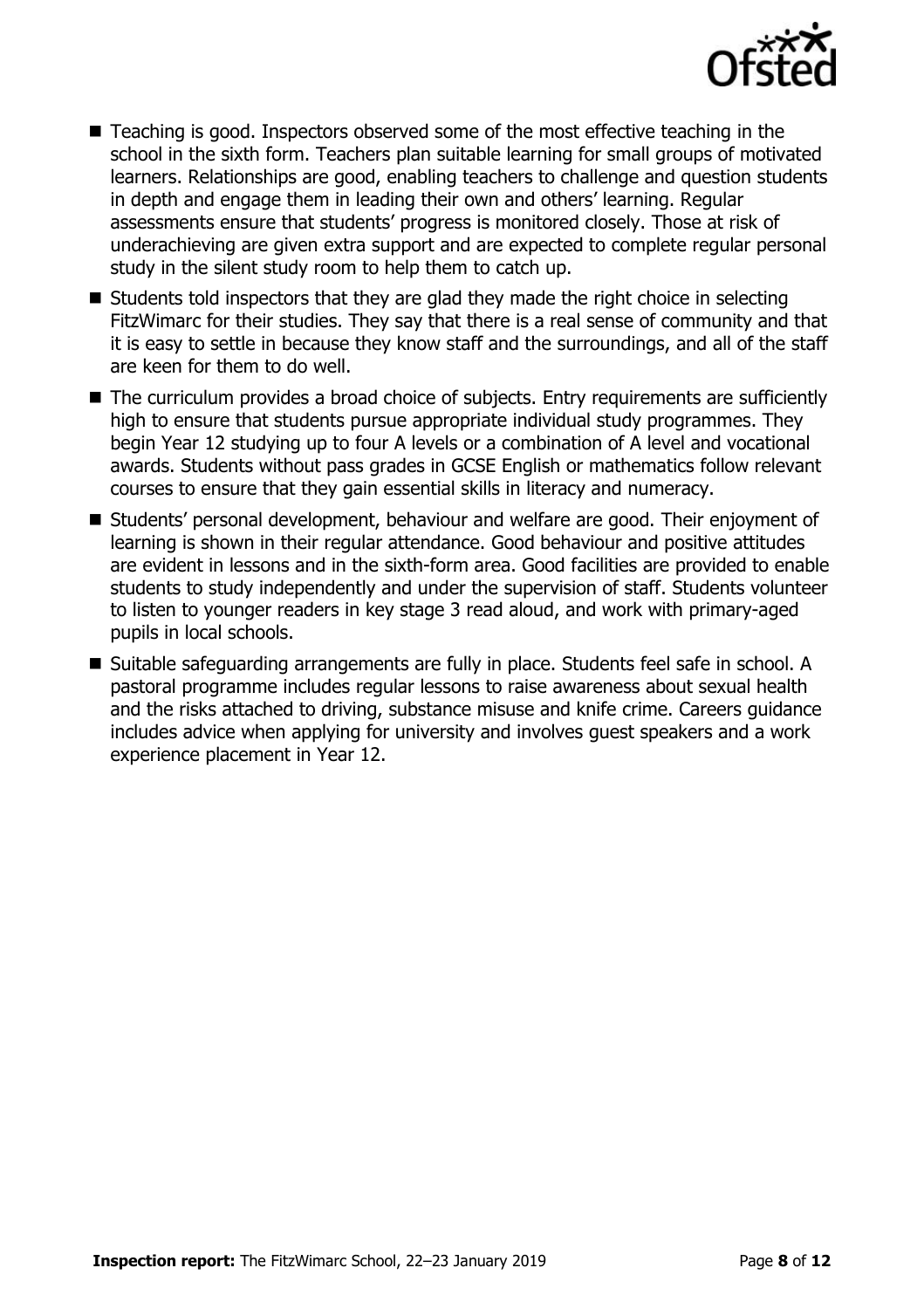

# **School details**

| Unique reference number | 141841       |
|-------------------------|--------------|
| Local authority         | <b>Essex</b> |
| Inspection number       | 10057800     |

This inspection was carried out under section 8 of the Education Act 2005. The inspection was also deemed a section 5 inspection under the same Act.

| Type of school                                           | Secondary                              |
|----------------------------------------------------------|----------------------------------------|
| School category                                          | Academy converter                      |
| Age range of pupils                                      | 11 to 19                               |
| Gender of pupils                                         | Mixed                                  |
| Gender of pupils in 16 to 19 study<br>programmes         | Mixed                                  |
| Number of pupils on the school roll                      | 1,588                                  |
| Of which, number on roll in 16 to 19 study<br>programmes | 150                                    |
| Appropriate authority                                    | Board of trustees                      |
| Chair                                                    | <b>Guy Blakesley</b>                   |
| <b>Headteacher</b>                                       | <b>Robert Harris</b>                   |
| Telephone number                                         | 01268 743 884                          |
| Website                                                  | www.fitzwimarc.com                     |
| Email address                                            | headteacher@fitzwimarc.com             |
| Date of previous inspection                              | Not previously inspected as an academy |

# **Information about this school**

- The school is much larger than average-sized school, serving the town of Rayleigh and its surrounding area.
- The large majority of pupils are White British. Very few pupils are from minority ethnic backgrounds.
- The proportion of pupils eligible for the pupil premium is below average.
- The proportion of pupils with SEND is below average. A higher-than-average proportion of pupils have an education, health and care plan.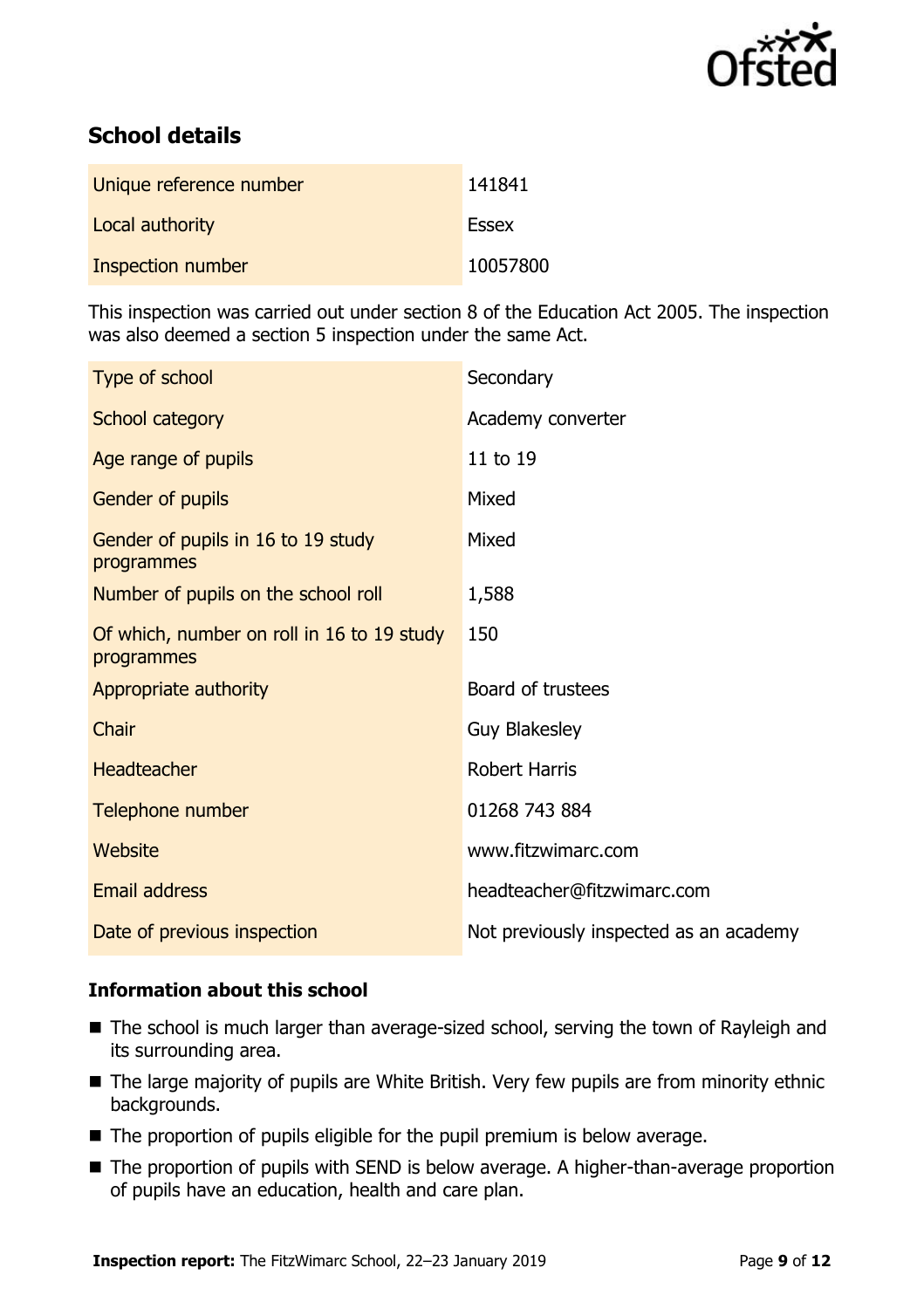

- The school uses a range of alternative providers, including the Children's Support Service, Basildon, Circles Farm, Kip McGrath and Southend YMCA.
- The school converted to an academy in 2015. At its last inspection in 2012, its predecessor school was judged to be outstanding.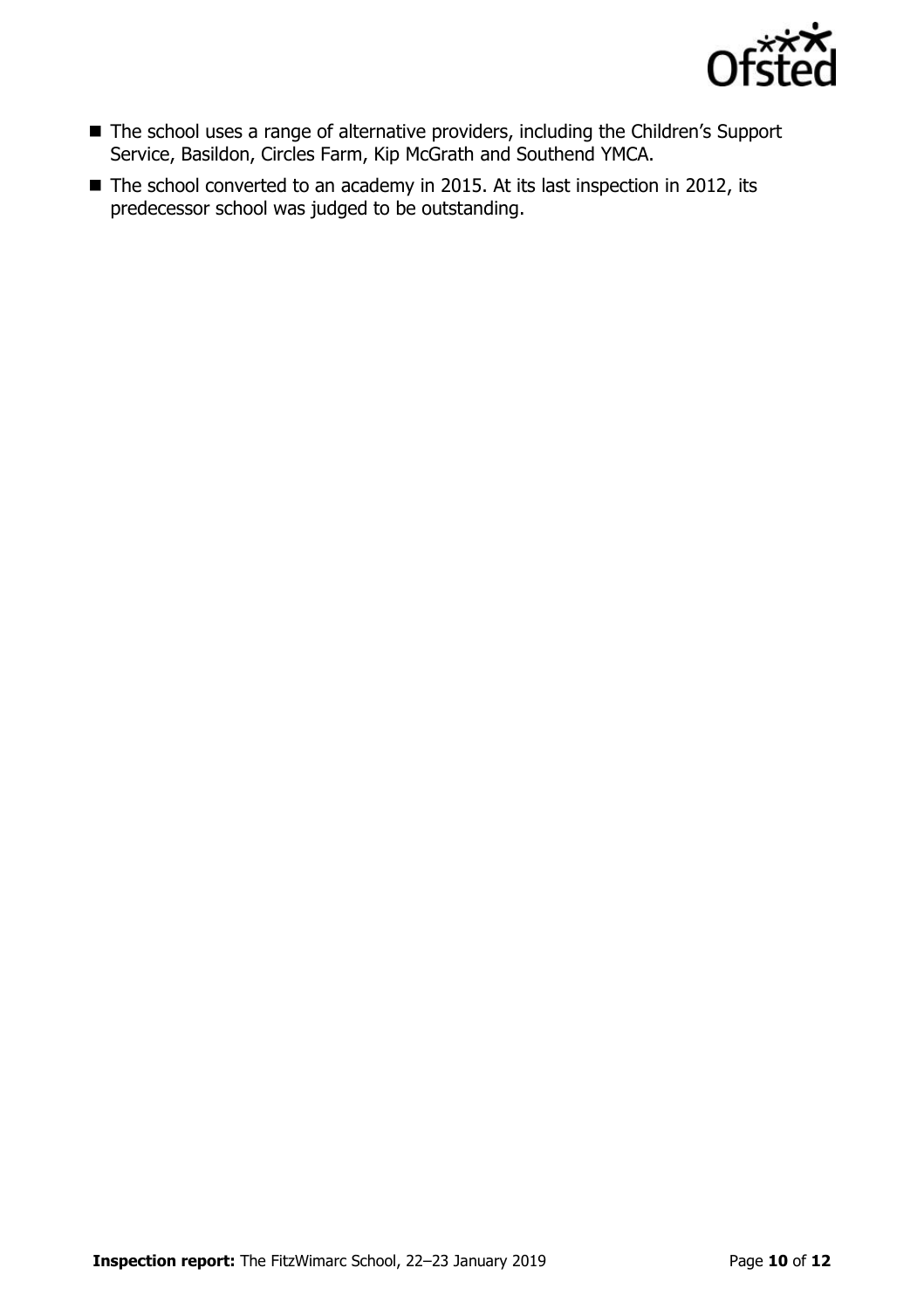

# **Information about this inspection**

- Inspectors visited 42 lessons. Most observations were carried out jointly with senior leaders to gain their views on the quality of teaching and pupils' current progress.
- $\blacksquare$  Meetings were held with senior and middle leaders, two groups of pupils, three members of the governing body  $-$  including the chair  $-$  and one recently qualified and two newly qualified teachers.
- Inspectors observed the school's work. They looked at safeguarding and child protection policies and procedures, self-evaluation and improvement planning, minutes of governors' meetings, records of pupils' attendance and behaviour, monitoring of teaching records and other information provided by senior leaders.
- Inspectors scrutinised pupils' books in lessons. They also scrutinised pupils' work during four learning walks to observe the progress made by disadvantaged pupils and those with SEND.
- Inspectors considered 278 responses to Ofsted's online questionnaire, Parent View. Ofsted surveys of the views of staff and pupils were not used.
- This inspection was initially carried out under Ofsted's 'no formal designation' inspection arrangements due to the school having added a key stage of education (the sixth form). On the first day, the inspection converted to a section 5 inspection.

# **Inspection team**

| John Mitcheson, lead inspector | Her Majesty's Inspector |
|--------------------------------|-------------------------|
| <b>Kathryn Herlock</b>         | Ofsted Inspector        |
| <b>Caroline Pardy</b>          | Ofsted Inspector        |
| Peter Whear                    | Ofsted Inspector        |
| <b>Brenda Watson</b>           | Ofsted Inspector        |